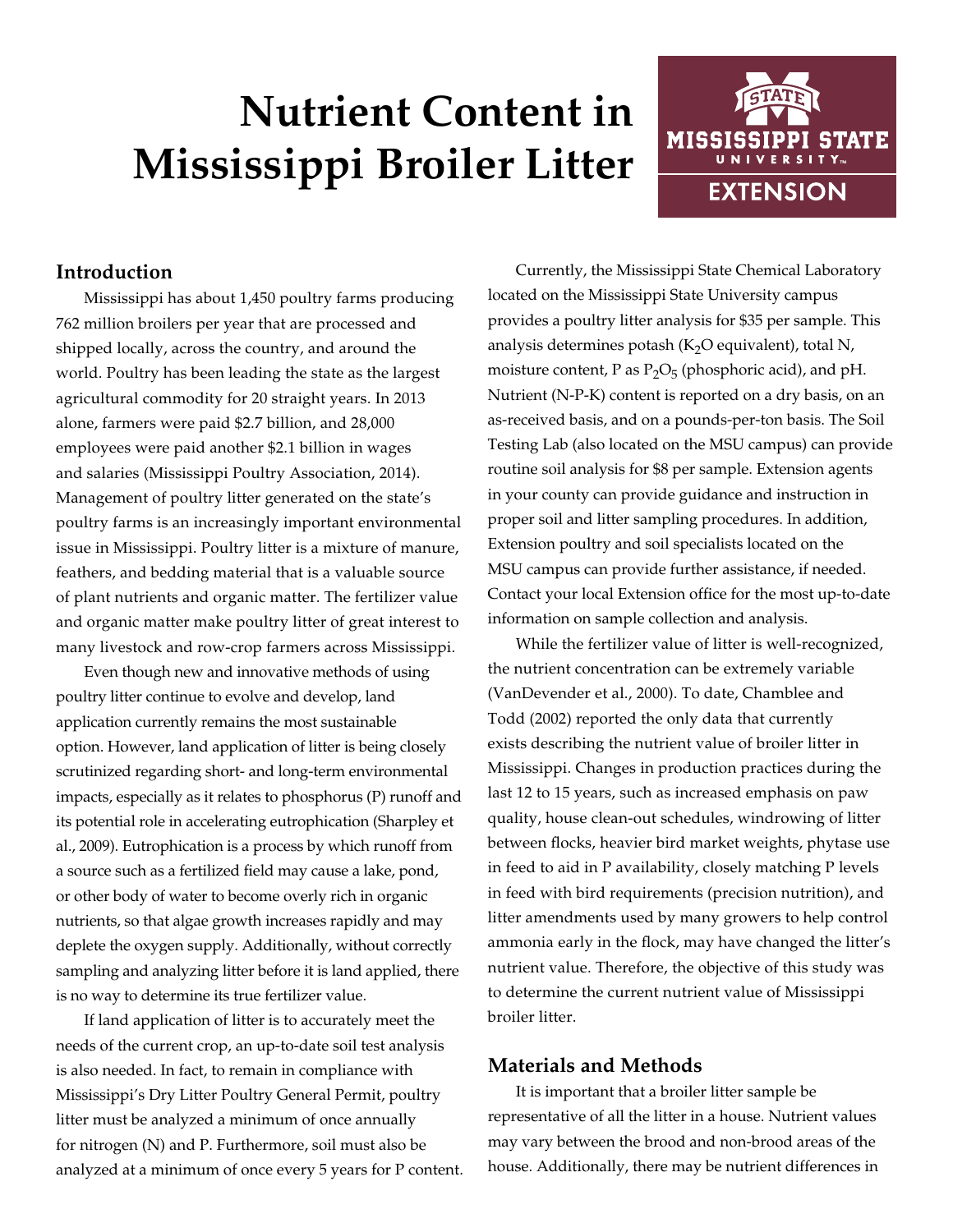the top of the litter compared to litter that may be several inches deep near the floor of the chicken house. In the current study, to collect a representative litter sample, 16 random samples were taken throughout each of 210 broiler houses representing all broiler integrators located in the state (**Figure 1**). These 16 samples were placed in a large plastic container and thoroughly mixed together. After thoroughly mixing, a 1-quart sub-sample of litter was collected from the container and placed in a labeled and sealable plastic freezer bag. Sample bags were coded so that sample analysis could be done without revealing which grower and which integrator provided the sample.

Strict biosecurity practices were followed throughout the study period. Vehicle tires were sprayed with a quaternary ammonia solution at the driveway or farm entrance at each sampling site. All personnel involved with litter sampling at each location wore plastic boots, biosecurity suits, and hairnets. Tools and equipment used to sample were thoroughly scrubbed with soap and water after sample collection before moving on to the next farm. Litter samples were collected from one house per farm. Two hundred and ten broiler farms (roughly 10 percent of the state's total) were sampled across Mississippi's poultry production region from March to September 2014. Grower numbers for each integrator and division across the state are not equal; some divisions are larger or smaller than other divisions. Therefore, the number of farms sampled within each division varied somewhat to account for these differences (**Table 1**).

A round-point shovel was used to dig down to the dirt floor of the broiler houses. In those houses that had a hardpan near the floor, we dug through the hardpan to the floor and included the hardpan in the sample collection. A sharp-shooter shovel was then used to shave off a representative slice of litter (from top of the litter to the floor) at all 16 sampling locations. Each sample bag of litter was stored in a cool, dry place until submitted to the Mississippi State Chemical Laboratory for determination of pH, moisture content, N, potassium  $(K<sub>2</sub>O)$ , phosphorus ( $P<sub>2</sub>O<sub>5</sub>$ ), and water-extractable phosphorus (WEP). Nutrient values were determined using the following methods: nitrogen—Association of American Feed Control Officials (AAFCO) 002.06; potassium—Association of Official Analytical Chemists (AOAC) modified AOAC 955.06; phosphorus—AOAC modified 960.03; and WEP—AOAC 977.01.

Samples were collected across a wide range of litter ages (0 to 50 flocks of production). Mississippi broiler integrators vary in their production practices, resulting in a wide range of litter characteristics. Some integrators may require growers to clean out litter to the floor on a regular basis (every 2 to 3 years). Others rarely (if ever) require a total cleanout to the floor unless there is a disease or other bird health issue. In cases where growers seldom clean out to the floor, some litter may be removed occasionally to maintain proper litter depth. Otherwise, the same litter remains in the house and is used to grow numerous flocks over many years.

During litter sample collection, information was also collected from growers on their use of a litter treatment to control ammonia at the beginning of a flock. There are several commercial products available that act to acidify



Figure 1. Location of sampling sites within each sampled broiler house.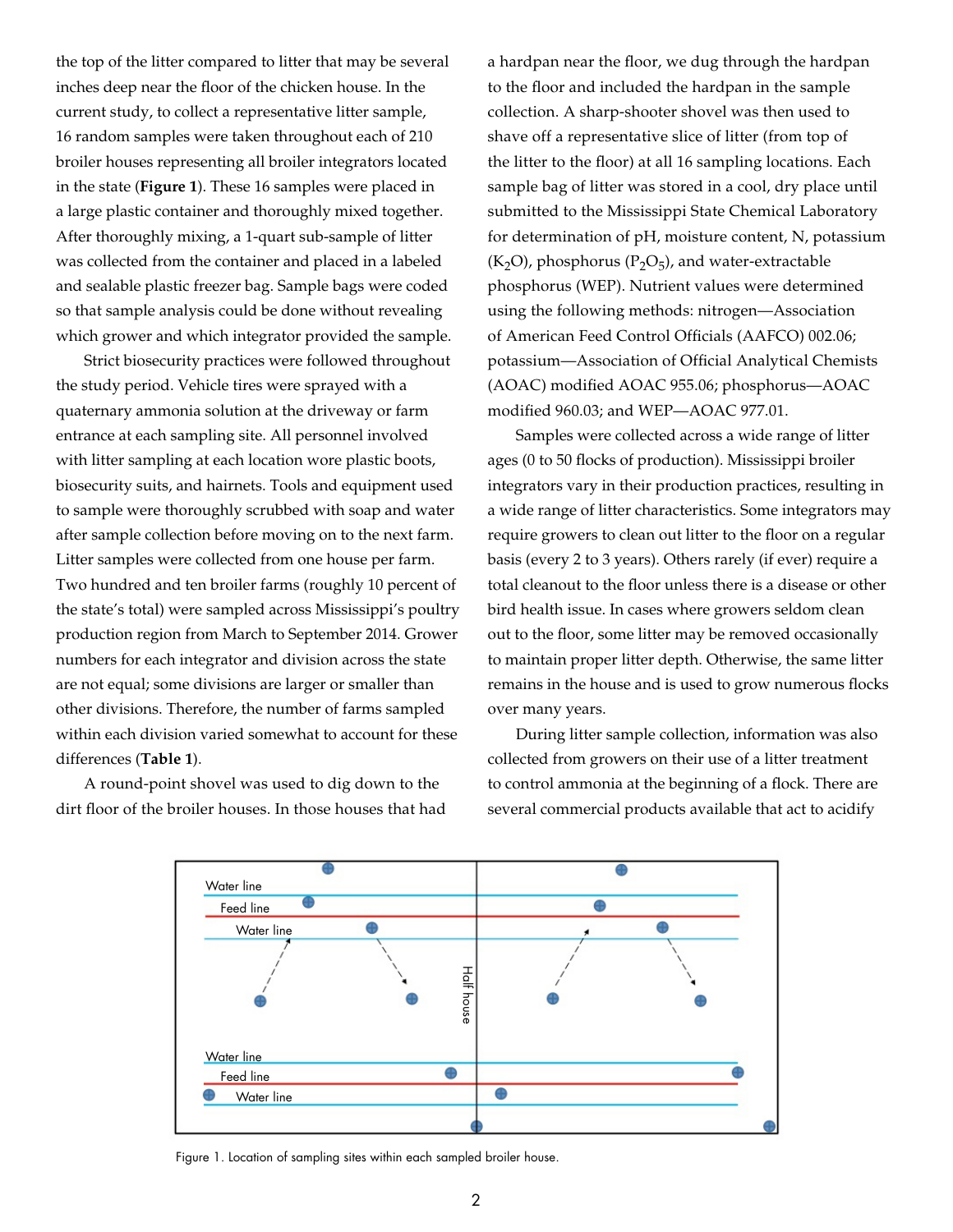|                 |                |                    |                      |                        | $lb$ /ton             |                    |                     |                       |
|-----------------|----------------|--------------------|----------------------|------------------------|-----------------------|--------------------|---------------------|-----------------------|
| <b>Division</b> | # of farms     | # of flocks        | litter pH            | litter $H_2O$ (%)      | $K_2O$                | N                  | $P_2O_5$            | <b>WEP</b>            |
|                 | 18             | 7.28c              | 7.48 <sup>ab</sup>   | $24.46$ <sup>efg</sup> | $61.84^{ab}$          | $44.08^{bc}$       | 43.13c              | 9.58bcd               |
| 2               | 20             | 7.95c              | $6.67$ <sup>f</sup>  | $25.35$ defg           | $61.94$ <sup>ab</sup> | $44.42^{bc}$       | 50.78c              | $6.59$ <sup>ef</sup>  |
| 3               | 18             | 5.94 <sup>c</sup>  | 7.61°                | $23.85$ gf             | 59.94 <sup>ab</sup>   | 38.76°             | 52.53c              | $4.95$ <sup>f</sup>   |
| 4               | 20             | 8.05c              | 7.19 <sup>cd</sup>   | 27.23 <sub>bcd</sub>   | $60.23^{ab}$          | 46.68 <sup>b</sup> | 55.23c              | 13.38°                |
| 5               | 4              | 11.25 <sup>c</sup> | $7.27$ <sub>bc</sub> | $27.11$ def            | $60.16^{ab}$          | 47.42 <sup>b</sup> | 73.49 <sup>b</sup>  | 9.40 <sup>cd</sup>    |
| 6               | 10             | 22.40 <sup>b</sup> | 7.12 <sup>cd</sup>   | 26.39cde               | 57.37 <sup>b</sup>    | 47.08 <sup>b</sup> | 77.24 <sup>ab</sup> | 8.00 <sup>de</sup>    |
| $\overline{7}$  | 10             | 10.50 <sup>c</sup> | $6.84$ <sup>ef</sup> | $28.95^{ab}$           | 59.19 <sup>ab</sup>   | 49.46 <sup>b</sup> | 74.78 <sup>b</sup>  | 9.52 <sub>bcd</sub>   |
| 8               | 16             | 12.87c             | 7.14 <sup>cd</sup>   | $25.73$ def            | 66.86°                | 45.52 <sup>b</sup> | 75.82 <sup>b</sup>  | $10.83^{bc}$          |
| 9               | $\overline{7}$ | 34.43°             | $6.81$ ef            | 26.71cd                | 57.02 <sup>b</sup>    | 46.61 <sup>b</sup> | 78.65 <sup>ab</sup> | $10.45^{bc}$          |
| 10              | 12             | 12.58c             | $6.71$ <sup>f</sup>  | $27.92^{ab}$           | 59.67 <sup>ab</sup>   | 49.84 <sup>b</sup> | 85.99 <sup>ab</sup> | $10.47$ <sup>bc</sup> |
| 11              | 18             | 25.22 <sup>b</sup> | $6.99$ de            | 28.379                 | $64.73^{ab}$          | $60.85^\circ$      | 89.30 <sup>°</sup>  | 11.29 <sup>b</sup>    |
| 12              | 5              | 6.20c              | 7.10 <sup>cd</sup>   | 30.26 <sup>a</sup>     | $67.44^{\circ}$       | 48.56 <sup>b</sup> | 75.78 <sup>b</sup>  | 6.16 <sup>f</sup>     |
| Average         | 13.72          | 13.72              | 7.08                 | 26.86                  | 61.37                 | 47.44              | 69.39               | 9.22                  |

the litter by lowering litter pH for the first few days of a flock. This helps control ammonia levels and allows growers to reduce ventilation rates and save on fuel costs. The two most popular products used by growers in the current study were a liquid acidified aluminum sulfate solution and a dry sodium bisulfate solution. Most growers used some form of litter treatment during the winter months. However, there was a small group of growers that did not use any litter treatment for ammonia control. In the current study, most integrators seemed to prefer one litter treatment, and, generally, all growers within a complex/ division tended to use the same litter treatment (with a few exceptions). However, because of the time frame when litter samples were collected (March to September), litter treatments were not currently in use but had been used the previous winter.

There are six broiler integrators in Mississippi, and all six participated in the study. These six integrators have a combined total of 12 complexes/divisions (hereafter referred to as divisions) in the state. Some integrators have only one division site, while others have multiple sites within the state. Integrators allowed MSU Extension Service personnel access to their growers' farms, provided directions to the farms, assisted with sample collection, and supplied farm background information.

To determine the impact of division and litter amendment on litter nutrient value, data were analyzed using a completely randomized design with individual farms serving as the experimental unit. When global P values were less than 0.05, means were separated with Fisher's protected least significant difference. Curvilinear correlation analyses were used to examine the relationship of number of flocks reared on the litter prior to cleanout with  $K_2O$ , N,  $P_2O_5$ , and WEP of litter (Steele and Torrie, 1980).

### **Results and Discussion**

Division had an effect on the number of flocks, litter pH, litter moisture content,  $K_2O$ , N,  $P_2O_{5}$ , and WEP of litter (**Table 1**). There was a wide range of litter ages represented in the study. From an individual grower standpoint, the number of flocks grown on the current litter ranged from 0 (new bedding) to 50 flocks. From a division standpoint, the number of flocks on the current litter ranged from 5.94 to 34.43 with an average of 13.72. Of the 12 divisions in the state, four require their growers to totally clean out the house every 2 to 3 years and start over with new bedding. The remaining eight divisions do not require total cleanouts unless there is a disease or other issue that would warrant a total cleanout; none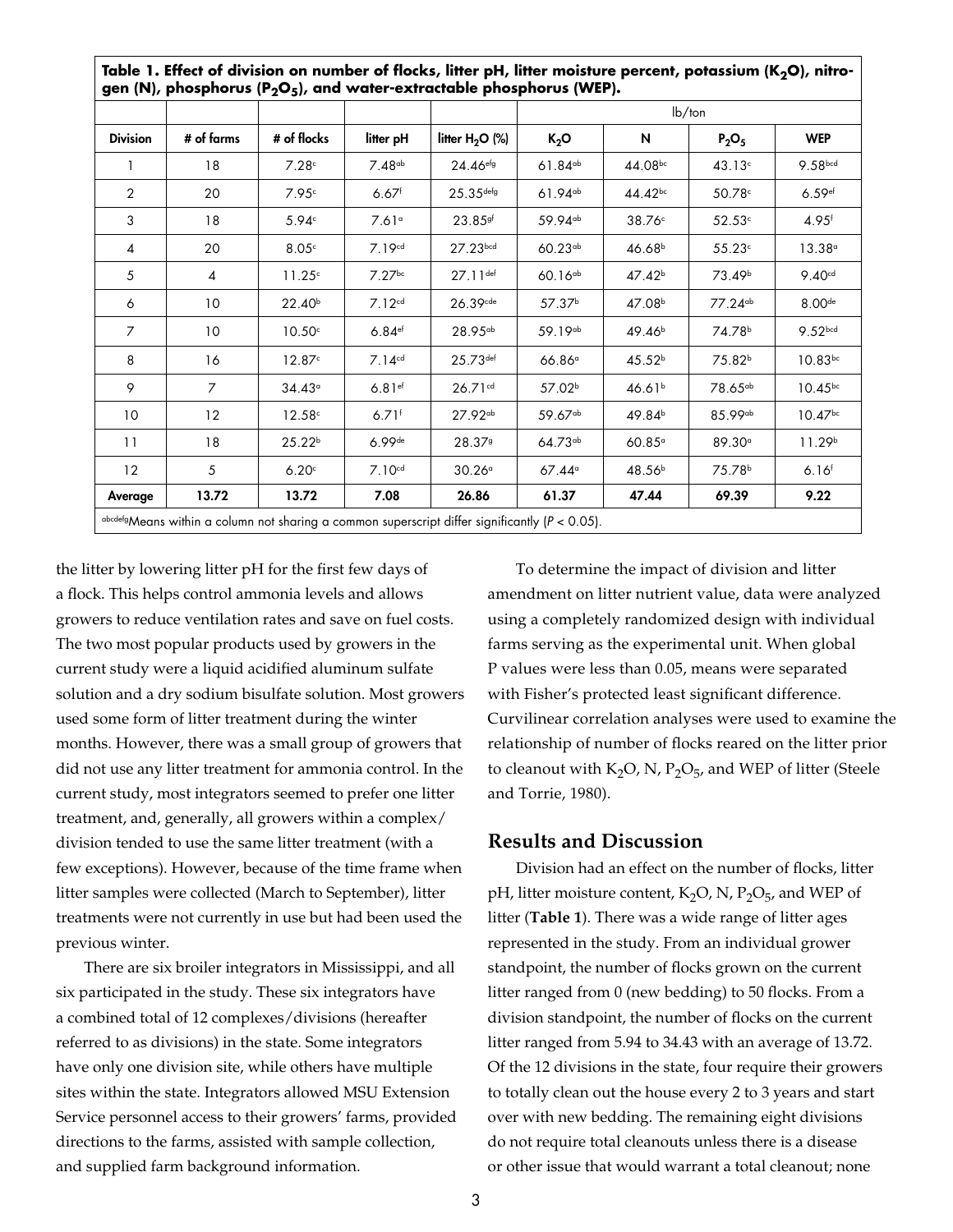of the farms in the study had experienced this. Growers in these divisions do remove a small portion of the litter periodically to maintain proper litter depth but rarely (if ever) clean out to the floor. After a portion of the litter is removed, the remaining litter is spread back out and smoothed up for the next flock. Given enough downtime between flocks, roughly 75 percent of the growers sampled indicated they windrowed litter between flocks while approximately 25 percent did not windrow litter (data not shown). Not all integrators encouraged or required windrowing. In addition, a minimum of 10 to 12 days is usually required for windrowing to be done successfully. Therefore, growers who normally do windrow may not be able to do so after every flock, depending on the downtime between flocks.

Litter pH ranged from 6.67 to 7.61 with an average of 7.08 (**Table 1**). The range in pH may be related somewhat to litter treatment use. Some growers did not use a litter treatment at all, while some used the liquid acidified aluminum sulfate solution and others used the dry sodium bisulfate solution. However, during the time that litter samples were collected (March to September), growers were not using litter treatments. In general, all growers within a division used the same treatment, although there were a few exceptions. Litter moisture content may also have had an effect on the range in litter pH. Moisture can have a profound effect on pH and WEP (Moore, 2014). If one farm (or division) uses a different ventilation strategy than another farm or division, then the litter may be wetter. Typically, wetter litter means higher WEP and higher pH. If litter moisture goes above 35 or 40 percent, then WEP can be very high (Moore, 2014).

Depending on division, a wide range of bird sizes is grown in Mississippi, from less than 4 pounds up to 9.75 pounds or greater. The larger birds may be on the farm for 63 days or more, making litter management challenging, especially during hot weather when cool cells are running much of the time and birds are drinking lots of water. The litter moisture across all divisions ranged from 23.85 percent to 30.26 percent with an average of 26.86 percent (**Table 1**). Even though birds were on the farm for much longer periods of time, some big-bird divisions had lower moisture levels than some small-bird divisions. This could be due to several factors, including individual farm

management practices, cool cell run times, fan and cool cell staging, ventilation rates, feed formulation, and so forth.

The fertilizer nutrient content of the litter samples is presented in **Table 1**. The potash  $(K_2O)$  levels ranged from 57 to 67 pounds per ton. The average  $K_2O$  level across the 12 divisions was 61 pounds per ton. This compares to an average of 59 pounds per ton reported by Chamblee and Todd (2002) in Mississippi and 60 pounds per ton reported by Sharpley et al. (2009) in Arkansas. The lowest level of  $K<sub>2</sub>O$  was found at division 9 (57.02 pounds), which had the oldest litter (average of 34 flocks). The highest  $K<sub>2</sub>O$ level (67.44 pounds) was found at division 12, which had the second youngest litter (six flocks). Nitrogen levels were similar across 10 divisions, ranging from 44 to 50 pounds per ton. However, division 3 had a low level of 39 pounds per ton, while division 11 had a high level of 61 pounds per ton. The low level at division 3 may have been associated with litter age. Litter from division 3 was the youngest of all the litter sampled, with an average of slightly less than six flocks grown on the litter. Litter from division 11 (with the highest N) was the second oldest litter (25 flocks). Nitrogen across all 12 divisions averaged 47 pounds per ton. This compares with 57 pounds per ton reported by Chamblee and Todd (2002) and 62 pounds per ton reported by Sharpley et al. (2009) in Arkansas. The lower N levels in the current study may be related to the large number of growers (about 75 percent) that windrow litter. Windrowing litter and other litter management practices, such as harrowing and disking, can cause peaks in ammonia emission rates, driving off some of the N in the form of ammonia (Burns et al., 2007; Topper et al., 2008; Liang et al., 2010, Liang et al., 2014).

A wide variation in  $P_2O_5$  levels was observed, ranging from 43 to 89 pounds per ton with an average of 69 pounds per ton (**Table 1**). Division 1 had the lowest  $P_2O_5$  level, while division 11 (which also had the highest N level) had the highest level of  $P_2O_5$ . This compares to an average of 69 pounds per ton  $P_2O_5$  reported in Arkansas by Sharpley et al. (2009), 62 pounds per ton in Pennsylvania reported by Patterson et al. (1998), and 60 pounds per ton in Alabama reported by Mitchell and Donald (1995). There was a distinct pattern related to  $\text{P}_2\text{O}_5$ , in that divisions that require their growers to clean out every 2 to 3 years on a regular basis (divisions 1 to 4 in **Table 1**) had significantly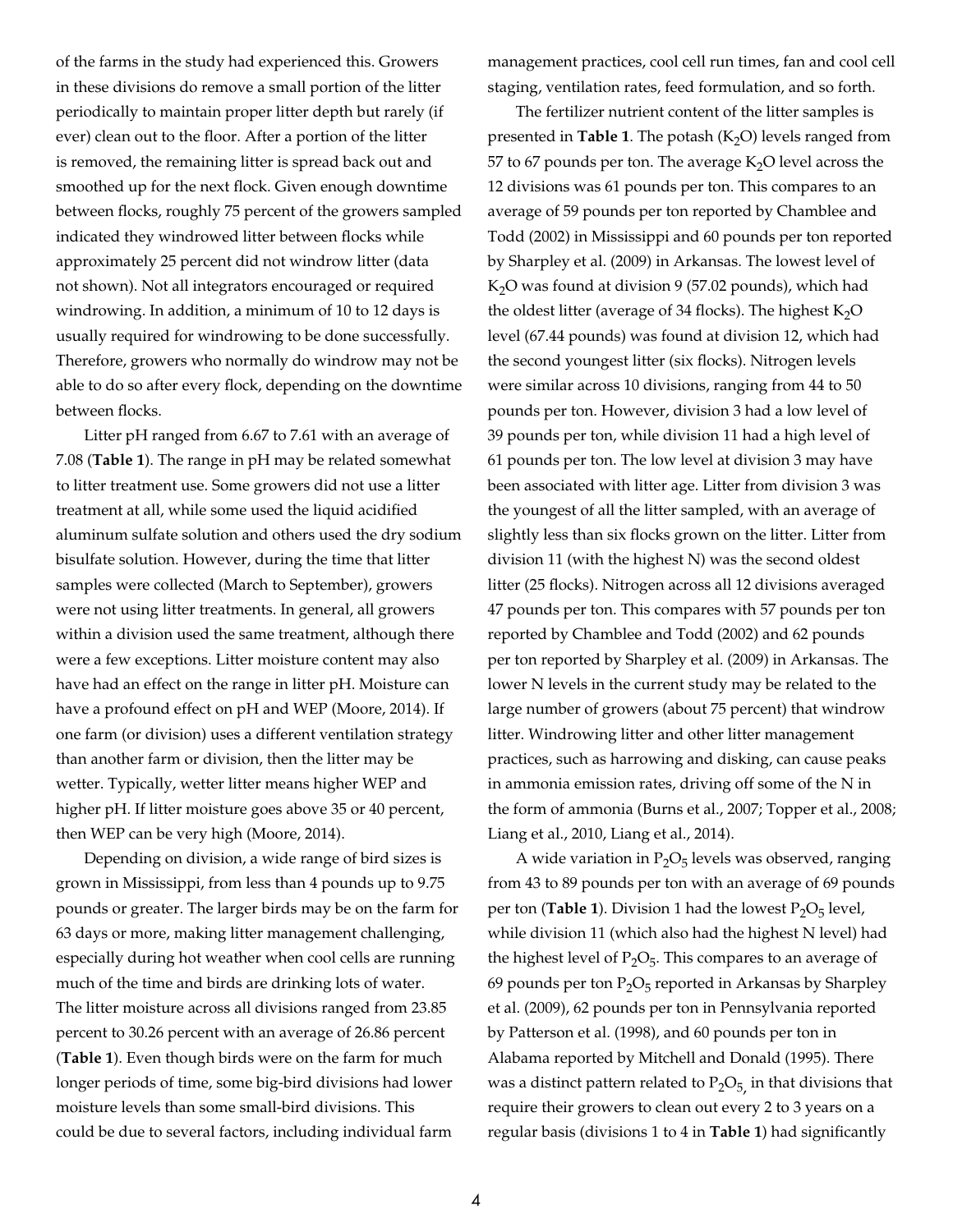less  $P_2O_5$  in the litter than those divisions that do not require regular cleanouts (divisions 5 to 12 in **Table 1**). The four divisions that clean out regularly averaged 50 pounds per ton  $P_2O_5$ . This lower level may indicate that current management practices, such as phytase use to increase P availability to the bird, careful use of ingredients such as dicalcium phosphate to more closely match the birds' requirement for P (precision feeding/nutrition), use of high available-phosphorus grain sources, and so forth, are having a positive effect on P content in the litter. The 50-pound per ton level reported in the current study compares favorably to the 60-plus pounds per ton levels reported by other researchers in different states during previous studies (Mitchell and Donald, 1995; Patterson et al., 1998; Sharpley et al., 2009).

However, for those divisions that rarely (or never) do total cleanouts (divisions  $5$  to  $12$  in **Table 1**), the  $P_2O_5$  level averaged 79 pounds per ton. It may be that growers who never totally clean out their houses are concentrating  $P_2O_5$ in the litter by continually adding to a pool that is already present, compared to those growers who clean out more frequently and start over with new bedding. Phosphorus only exists in a solid state, unlike nitrogen, which can be lost as gaseous ammonia. Thus, any P that is excreted by the birds will remain in the litter (Sharpley, 2014).

It may appear that growers who never totally clean out may be concentrating  $P_2O_5$  in the litter compared to growers who clean out regularly. However, litter from these growers who rarely (or never) clean out, for the most part, remains contained in the broiler house. Only a fraction of this litter is removed from the house, and only on rare occasions when the litter becomes too deep to manage properly. The majority of this  $P_2O_5$ -concentrated litter stays in the broiler house and is not spread on fields or farmland where there could be an increased potential for runoff. Any possible environmental challenge from

such litter is greatly reduced if the litter remains in the broiler house and is never applied to fields or farmland where the environmental threat would be greater. Growers who clean out every 2 to 3 years may perhaps be spreading or selling more litter on a tonnage basis, but this litter has less  $P_2O_5$  than litter from growers who do not clean out regularly and much less  $P_2O_5$  than was applied regularly 15 to 20 years ago.

Water-extractable phosphorus levels ranged from 4.95 to 13.38 pounds per ton (**Table 1**). Division 3 had the lowest WEP level. Division 4 had an unexplained high level of 13.38 pounds per ton of WEP. This was significantly higher than any other division and resulted in asking the lab to run WEP on this division a second time. However, results did not change. In division 3, all of the sampled farms used some form of litter amendment. In this case, 75 percent of the sampled farms used liquid acidified aluminum sulfate and 25 percent used dry sodium bisulfate. Both products act to acidify the litter and decrease ammonia levels, which is the main reason the products are used. However, due to their chemical makeup, neither product will have an effect on the total phosphorus content of the litter (Sharpley, 2014; Moore, 2014). An additional benefit to the liquid product is that the aluminum in aluminum sulfate will bind phosphorus to decrease WEP. In addition, the two products may act somewhat differently because liquid acidified aluminum sulfate is applied as a liquid and may more easily react with the litter or, more importantly, the P in the litter (Sharpley, 2014).

**Table 2** lists the pH and nutrient values of litter for each of three litter treatment groups: no treatment (trt0), treatment 1 (trt1), and treatment 2 (trt2). Each group contained divisions that clean out on a regular basis and divisions that rarely (if ever) clean out. As expected, the group that did not use any type of litter treatment had

| Table 2. Effect of litter treatment on pH, $K_2O$ , N, $P_2O_5$ , and WEP.                             |            |                   |                     |                    |                    |                   |  |  |  |  |  |  |
|--------------------------------------------------------------------------------------------------------|------------|-------------------|---------------------|--------------------|--------------------|-------------------|--|--|--|--|--|--|
|                                                                                                        |            |                   | $lb$ /ton           |                    |                    |                   |  |  |  |  |  |  |
| <b>Treatment</b>                                                                                       | # of farms | рH                | $K_2O$              | N                  | $P_2O_5$           | <b>WEP</b>        |  |  |  |  |  |  |
| Trt <sub>0</sub>                                                                                       | 19         | 7.39 <sup>a</sup> | 56.27 <sup>b</sup>  | 40.80 <sup>b</sup> | 57.22 <sup>b</sup> | 5.88c             |  |  |  |  |  |  |
| Trt1                                                                                                   | 86         | 7.16 <sup>b</sup> | $63.56^{\circ}$     | $49.94^{\circ}$    | 70.76 <sup>°</sup> | $10.55^{\circ}$   |  |  |  |  |  |  |
| Trt2                                                                                                   | 72         | 6.91c             | 59.63 <sup>ab</sup> | $45.80^\circ$      | $61.90^{ab}$       | 9.02 <sup>b</sup> |  |  |  |  |  |  |
| $\alpha$ bcMeans within a column not sharing a common superscript differ significantly ( $P < 0.05$ ). |            |                   |                     |                    |                    |                   |  |  |  |  |  |  |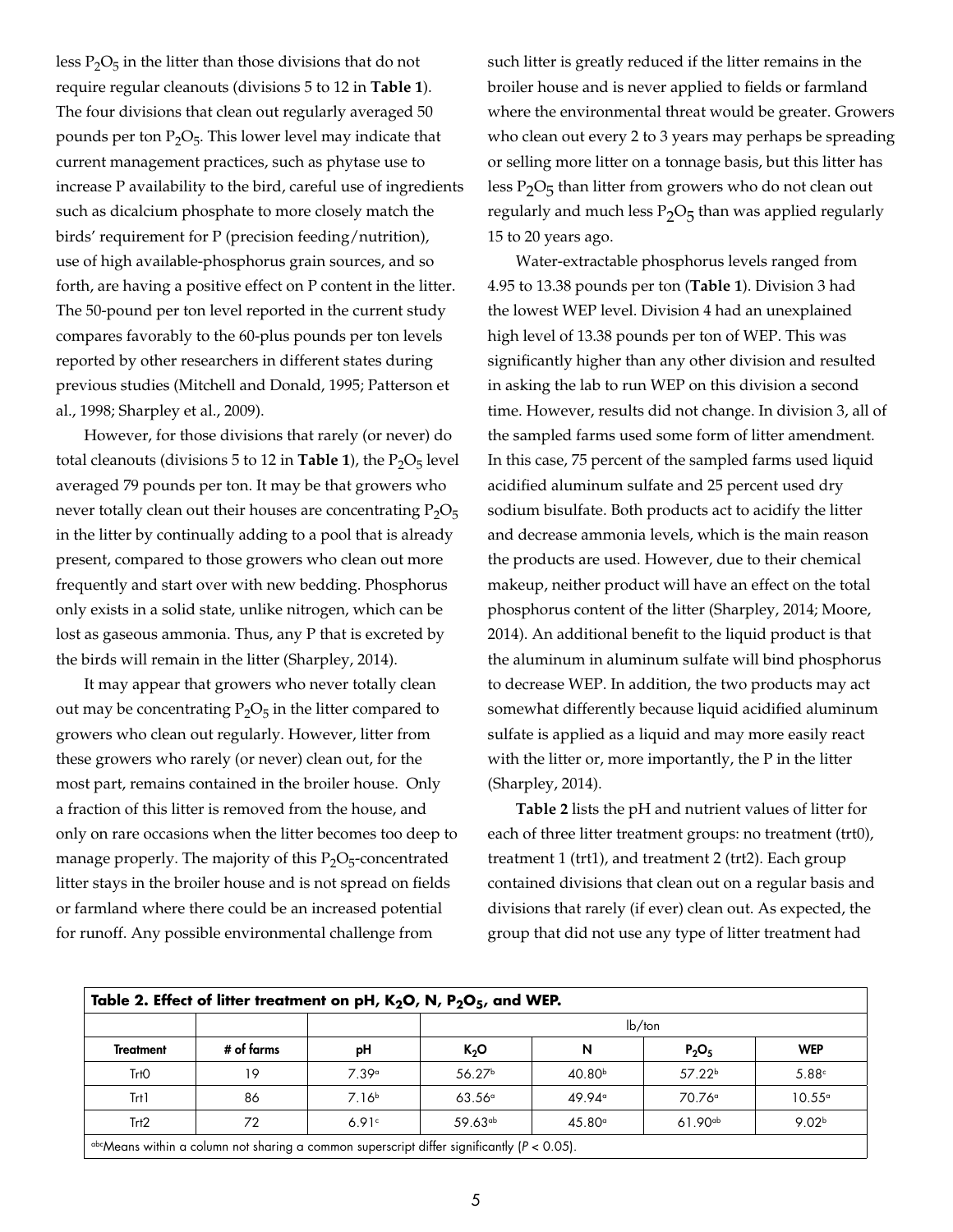the highest litter pH because litter treatments lower litter pH. However, pH is dependent on the amount of time since the treatment (if any) was applied and the rate of application. Whatever chemical treatment is supplying the most hydrogen ions will typically result in the lowest pH and keep the pH lower for longer (Moore, 2014). Litter treatments act to acidify the litter, and we saw the effect of that in this study. The pH of litter from the trt0 group was significantly higher than that of either trt1 or trt2. In addition, litter pH from the trt1 group was significantly higher than litter from the trt2 group. Keep in mind that the study was conducted from March to September at a time when growers were not using litter treatments, although most had used them the previous winter. Typical application rates are 25 gallons per 1,000 square feet of the liquid acidified aluminum sulfate solution and 75 to 100 pounds per 1,000 square feet of the dry sodium bisulfate solution, and these are applied, in most cases, only to the brood area of the house. Growers may purchase and apply sodium bisulfate to the litter themselves and may choose to apply less than the recommended rate in an effort to save money. However, this may result in less effective ammonia control and a greater risk to air quality early in the flock unless adequate ventilation is maintained. Liquid acidified aluminum sulfate must be applied by a licensed applicator, who should ensure that the recommended rate was actually applied.

From a nutrient standpoint, there was significantly less N in litter from the trt0 group than in either of the litter amendment treatment groups. This was not unexpected because, as mentioned previously, litter treatments acidify the litter and decrease ammonia loss, which helps keep more of the N in the litter. There was no significant difference in N level between trt1 and trt2; however, numerically, trt1 litter contained more N than litter from trt2. The level of  $K<sub>2</sub>O$  was similar for the trt0 and trt2 groups. However,  $K<sub>2</sub>O$  was significantly greater in the trt1 group compared to both the trt0 and trt2 groups. No significant difference was noted between trt1 and trt2, although trt1 tended to be higher, numerically. Similar results were found for  $P_2O_5$  levels. There was a significantly greater level of  $P_2O_5$  in the litter from trt1 than in either trt2 or trt0 litter. There was no significant difference between trt1 and trt2, although, similar to  $K_2O$ , trt1 litter tended to be numerically greater in  $P_2O_5$ . The level of WEP in the trt0 litter was significantly less than in either litter treatment group. In addition, trt2 litter had significantly less WEP than trt1 litter.

At first glance, it might appear that the litter treatments had made a difference in the nutrient levels in the litter. However, because the chemical makeup of the litter treatments used by growers in the current study (aluminum sulfate and sodium bisulfate) do not have an effect on the total P in the litter (Moore, 2014; Sharpley, 2014), the differences we observed in  $P_2O_5$  and WEP are likely the result of some other unknown factor. The differences could perhaps be related to diet formulation differences among the various divisions. Different divisions may be using different levels of total P in the diets and may also be using different amounts of enzymes, such as phytase, to better aid P absorption, which can have a significant effect on WEP. Also, dicalcium phosphate (dical) is relatively inexpensive in the overall feed formulation scheme, and some nutritionists may include additional dical to ensure the birds receive enough calcium and phosphorus in the diet (Moore, 2014). However, any P not used by the bird will be excreted, and this will likely increase the total P and WEP in the litter.

Based on the number of flocks grown on the same litter, nutrient concentrations of N,  $K_2O$ ,  $P_2O_5$ , and WEP in litter tended to increase until 15 to 20 flocks had been grown and then tended to stabilize (**Figures 2 to 5**, respectively). However, there were a few high nutrient levels in the first or second flocks for some samples. This may be related to the fact that some growers who were on their first or second flock on new litter had not cleaned out the hardpan when they cleaned out the house from previous flocks. Some growers purposely leave the hardpan in place so that the cleanout equipment does not dig into the pad, causing the floor of the chicken house to become uneven. A floor that is not level throughout the house causes serious issues related to correctly managing the height of the feeder and drinker lines throughout the house. When we sampled litter, we sampled all the way to the floor. If the hardpan remained in place under new litter, we included the hardpan in the sample. This hardpan likely contained a more concentrated level of nutrients than the new bedding material, and that was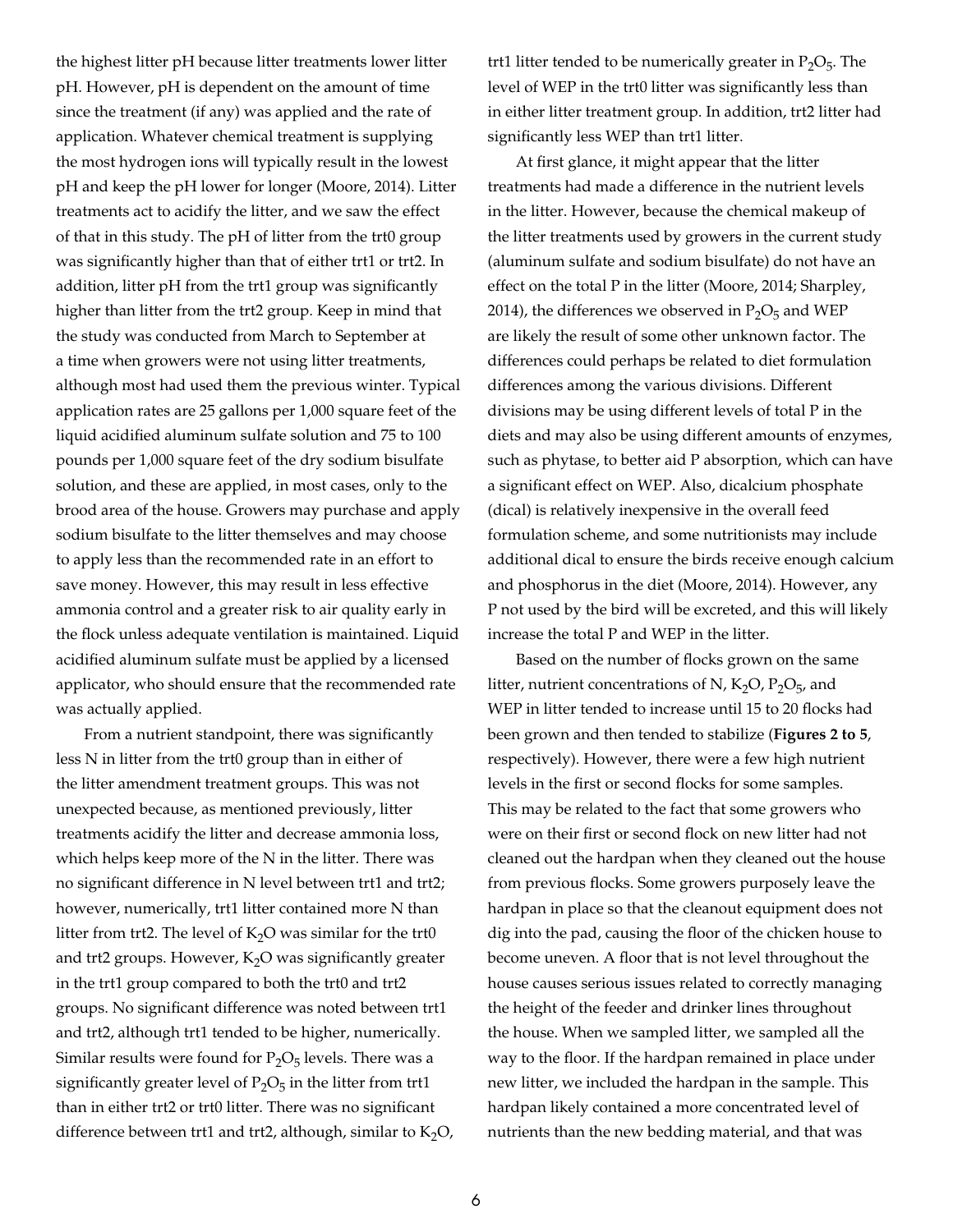

Figure 2. Effect of number of flocks on pounds of K<sub>2</sub>O per ton of litter. Figure 3. Effect of number of flocks on pounds of N per ton of litter.



Figure 4. Effect of number of flocks on pounds of  $P_2O_5$  per ton of litter. Figure 5. Effect of number of flocks on pounds of WEP per ton of litter.

reflected in the analyses. New bedding alone that was sampled (without a hardpan in place) had very low nutrient levels.

#### **Conclusion**

Litter was sampled from 210 broiler farms across Mississippi from March to September 2014. There are 12 broiler divisions across the state growing a variety of bird sizes, and all 12 divisions participated in the study. Onethird of these divisions require their growers to clean out litter to the floor every 2 to 3 years. The remaining twothirds do not require a total cleanout from their growers unless there is a disease or other issue that warrants a total cleanout. Division had an effect on number of flocks on the current litter, pH, moisture,  $K_2O$ , N,  $P_2O_5$ , and WEP. Nutrient levels (pounds per ton) of  $K_2O$ , N,  $P_2O_5$ , and WEP increased until the litter was about 20 flocks old and tended to stabilize after that.

There were also differences between treated and untreated litter with regards to ammonia control products. However, the litter treatments used for





ammonia control (a liquid aluminum sulfate solution and a dry sodium bisulfate solution) should not affect the total P in the litter. Therefore, differences in P may have been related to diet formulation or some other unknown factor. Untreated litter had a higher pH and lower levels (pounds per ton) of  $K_2O$ , N,  $P_2O_{5}$ , and WEP than treated litter. There was no difference between the two litter treatments for levels of  $K_2O$ , N, and  $P_2O_5$ . However, WEP was greater for trt1 than for trt2.

Divisions that clean out regularly had less  $P_2O_5$  in the litter than levels reported by several researchers in previous studies from different states during the past 20 years. This may indicate that current management practices, such as phytase use, closely matching diet P levels to the birds' P requirement, and so forth, are having a positive effect on reducing litter P levels. Even though  $P_2O_5$  levels were higher in litter for those divisions that do not practice regular cleanouts, the large majority of this litter remains contained in the chicken house, where it is less of a potential threat to the environment.